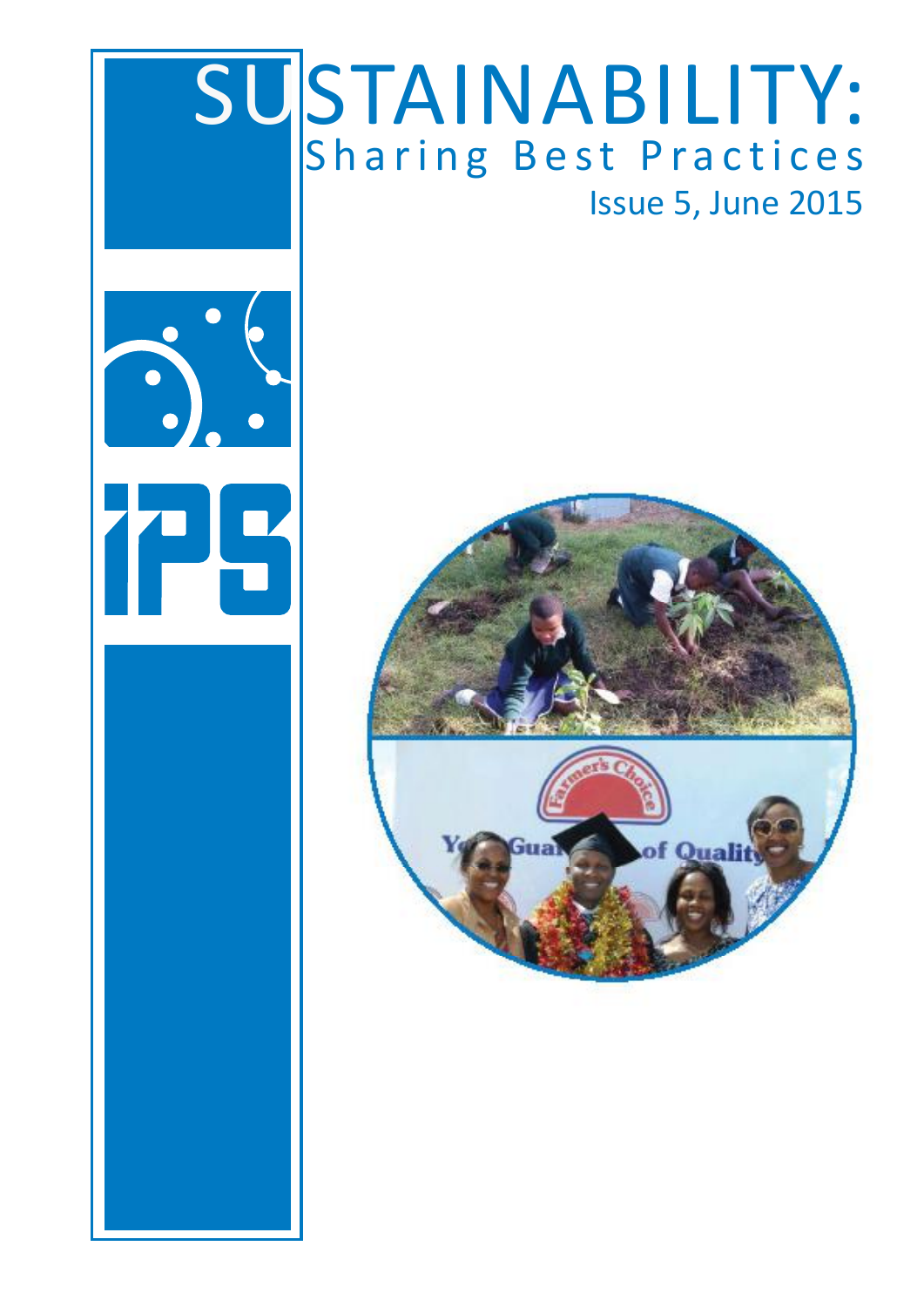

#### Inside this Issue:

| Celebrating Birthdays2   |
|--------------------------|
| IPS CSR Workshop3        |
| AKDN Wellness Champions3 |
| Effects of Health Talks4 |
|                          |
|                          |
|                          |
|                          |
|                          |

As we continue to bring Sustainability (CSR) into the mainstream and not simply view it as an afterthought, we need to ensure that we follow through on our commitments and reflect on whether or not the intended impact has been delivered.

We are gradually seeing the benefits of the activities we engage in and the recognition of such benefits is being felt among both internal and external stakeholders. We can take pride in these achievements and go on to reinforce our efforts to make a greater and more sustainable impact.

In this issue we have introduced the sharing stories from our beneficiaries so that you can hear it in their words whether or not our activities are in fact of value to them.

#### **Workplace**

### **Celebrating Birthdays**

Celebrations in a workplace often bring staff together enabling them to socialise, build and strengthen relations as well as acknowledge personal and company achievements. Recognising staff on their 'special day' is a great form of motivation and celebrations can be done in a multitude of ways.

At KPI, for instance, the employees with birthdays in February had the opportunity for a free and interactive session to share experiences at the workplace as well as daily life situations among others. These particularly gave the staff members a sense of how their roles interweave with the larger goals of the company in order to take pride in the importance of their work and to be the best that they can be. By sharing this experience, the staff were empowered and geared towards working together to make the vision of KPI into a reality.



*KPI employees celebrate their birthday*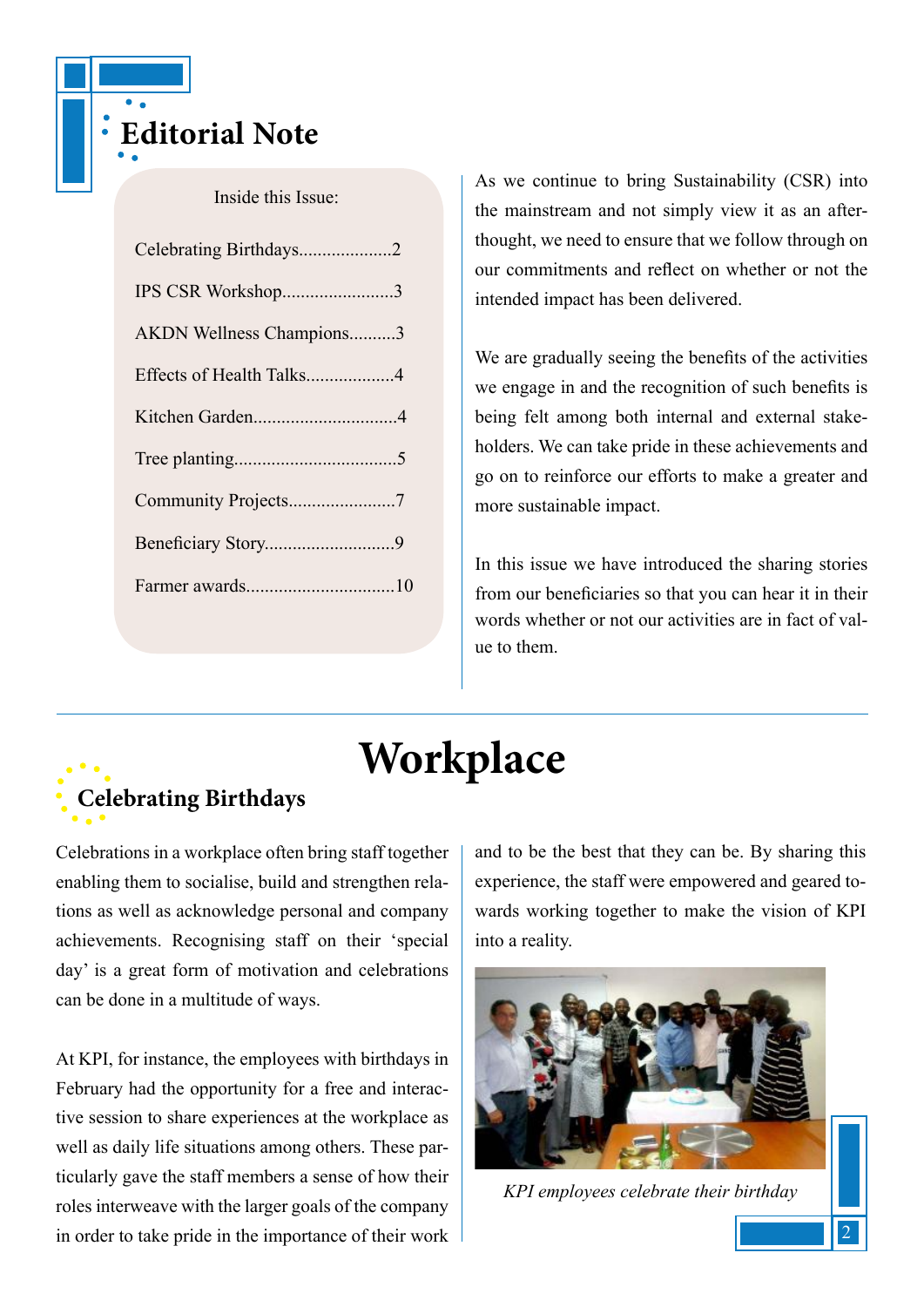A first for IPS, and soon to be a regular event, a CSR workshop was held in March 2015. The activity brought together IPS project companies from both the industrial and infrastructure sectors across East Africa, and saw a brilliant exchange and sharing of ideas and best practices among the participants. The workshop facilitated sharing within the IPS group as well as learning from CSR leaders in the region including: Sealed Air, Serena Hotels, KCB Foundation, and Coca Cola among others.



The workshop concluded with the presentation of the first IPS Sustainability (CSR) award, which recognizes excellence in Sustainability (CSR) among the IPS group companies. Performance was judged on the basis of: management commitment to the CSR; activities implemented that are beyond compliance– particularly those that are sustainable and address a need; a consistent committed and functioning CSR committee; demonstration of promoting employee volunteerism; involvement of strategic partners (internal and external) and consistent and timely work plans and reports.

The 2014 winner was Kampala Pharmaceutical Industries Ltd - **Congratulations to the entire KPI team!**



*2015 IPS CSR Workshop participants. Ms. Ademnson receives award on behalf of KPI from Mr Gulam, COO, IPS*

#### **AKDN Wellness Champions**

Mr. Raphael Maingi of Leather Industries of Kenya Ltd. and Ms. Consolate Ademson of KPI were recognized as the AKDN Wellness Driver of the Year, 2014 for the Kenya and Uganda Chapter. AKDN received many submissions but these two drivers stood out for their remarkable efforts and energy in leading the wellness agenda at the workplace. They have organised several wellness activities including sensitisation workshops, health screenings and community outreach activities.

The workplace wellness programme is entirely volunteer-managed and executed. The main motive for these enthusiastic volunteers, who truly own the programme, is to contribute towards enhancing employee wellbeing by empowering employees to make their own wellness decisions and creating a supportive environment for them to do so.

3 3 As we applaud Mr. Maingi and Ms. Ademnson for a job well done, we extend praise and congratulations to the respective wellness members as well as LIK and KPI management for their support in this programme!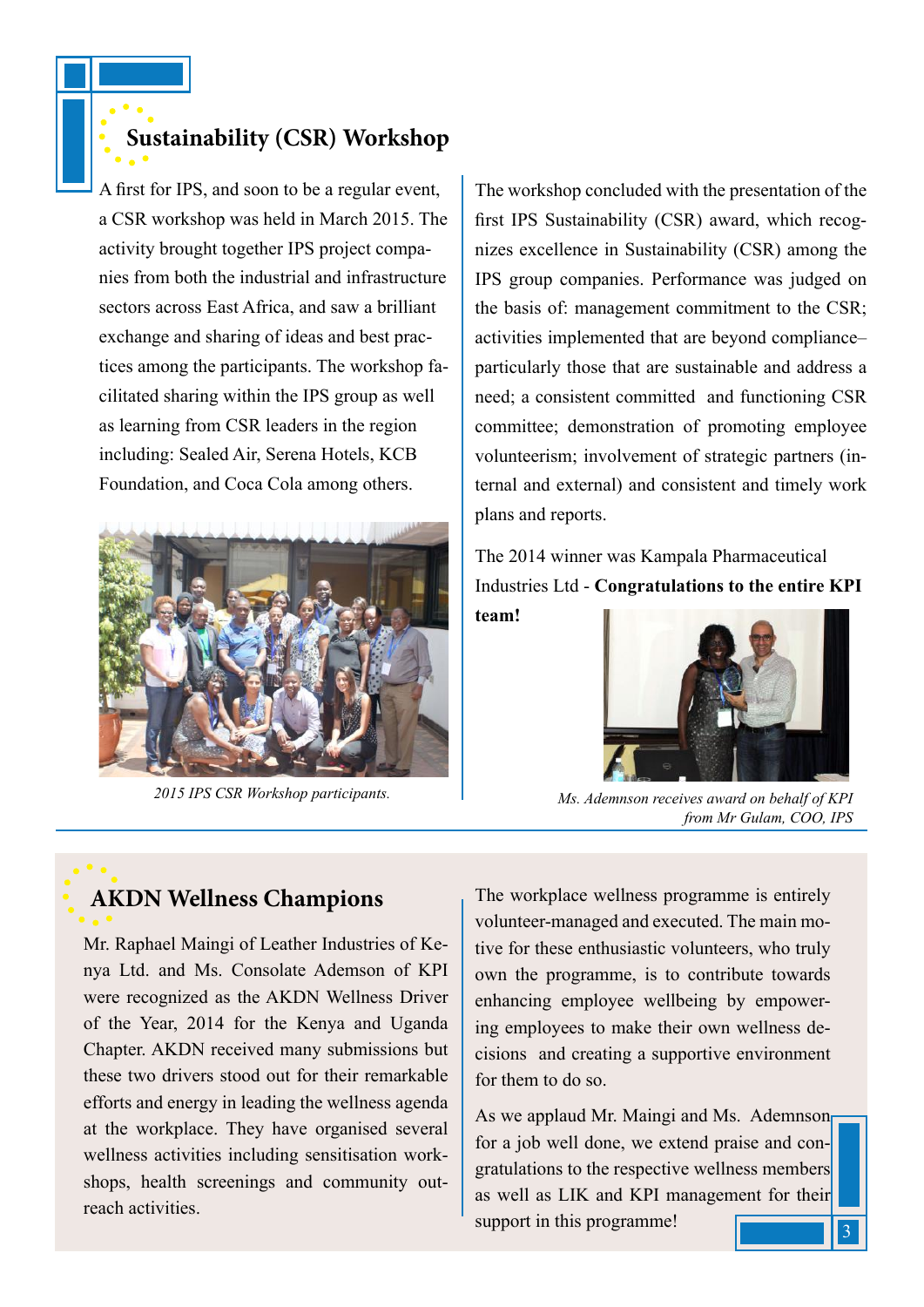**"An Hour That Changed My Life"**



*Allpack employees attending a health talk*

"Allpack Industries Ltd. held a health talk focusing on stress management in February this year that changed my life for better. No one knew what I was going through in the beginning of the year but I kept thinking of which way to take in life since it seemed and felt so tough on me like never before, but when I saw a memo for stress management I thought this might be my chance to see a light at the end of a tunnel.

Apparently I was surprised God had just led me to the right forum. I was so devastated, with my life challenges on my shoulder I just needed to talk to someone, but I feared to share....When the speaker started talking I felt like I needed to hear and slowly I was getting solutions to my problems, I did not have money....my children were being sent home for (lack of) fees, my wife and I were expecting our fourth child, and we had not bought few essentials....When the speaker touched on ''sometimes you need side hustles just relive stress and get something more'' I thought that was what I needed to hear. I immediately started selling food stuffs to my friends.....and though I have not been getting much I feel relieved of so many things I used to lack. With our baby coming up we ready for him/her. My children are going to government school, and life seems better, thanks to the one hour session I attended.

Thank you Allpack Industries management and the Company Nurse for organizing such a talk..... keep on you don't know how many lives you change by these simple talks.

God bless Allpack industries management and CSR team."

*Anonymous (employee of Allpack Industries)*

#### **Fresh Vegetables for Our Creche**

While parents are hard at work, the staff at the Alltex Crèche look after employees' children of early years, providing them with a supportive environment for their development.

Recently, the crèche staff and parents put up a kitchen garden besides the crèche to supply fresh and nutritious vegetables including spring onions, tomatoes, sukuma wiki and spinach for the preparation of healthy meals for the children. In doing so, this initiative has also helped reduce the operational costs of the facility.

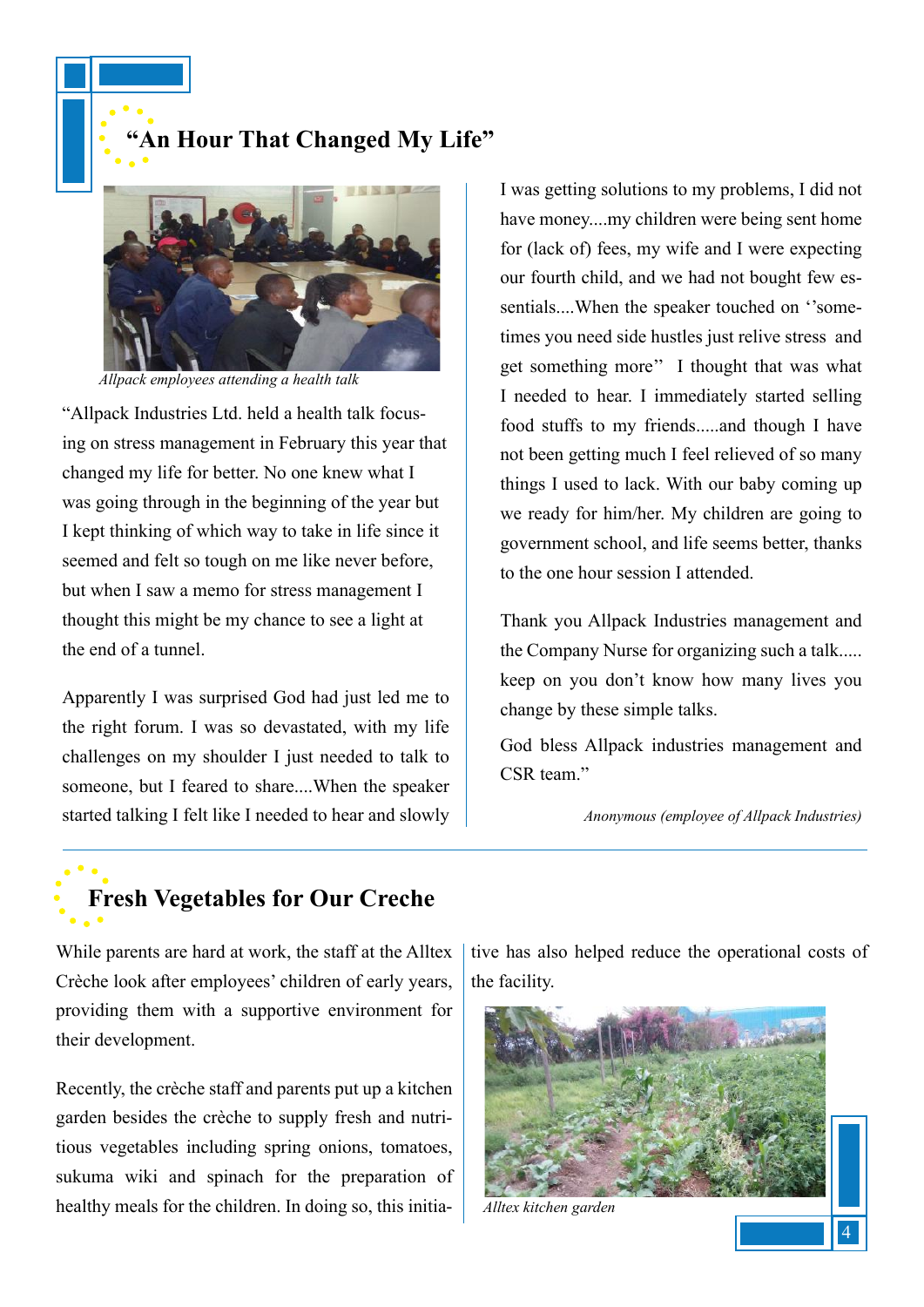#### **Environment**

### **Tree Planting Activities Across The Companies**

With the Slogan: "**Seven Billion Dreams. One Planet. Consume with care**" World environment day was celebrated on 5th June to raise global awareness to take positive environmental action to protect nature and the planet Earth. IPS companies were not left out commemorating this day.







Wire Products Ltd staff joined the students and teachers of both Ofafa Jericho Primary School in the morning and St. Michael Primary School in the afternoon to plant trees.



*Students planting trees in their school compound*

A total 1020 seedlings including fruit and indigenous trees were planted in the school compound. Using the "One Child One Tree" approach, each student will take care of a tree planted.

In October, WPL will follow up to assess the survival rate and award the school with the highest tree seedling survival rate.



*Tree seedlings offloaded by WPL staff at the schools*

# **TLL Printing & Packaging Tree Planting**

TLL Printing & Packaging Ltd. also held their tree planting exercises at Keko, Chan'gombe Demonstration Secondary School, Wailesi and Miburani Secondary Schools.

A total of 690 fruit and indigenous trees were planted between the period of January and May 2015.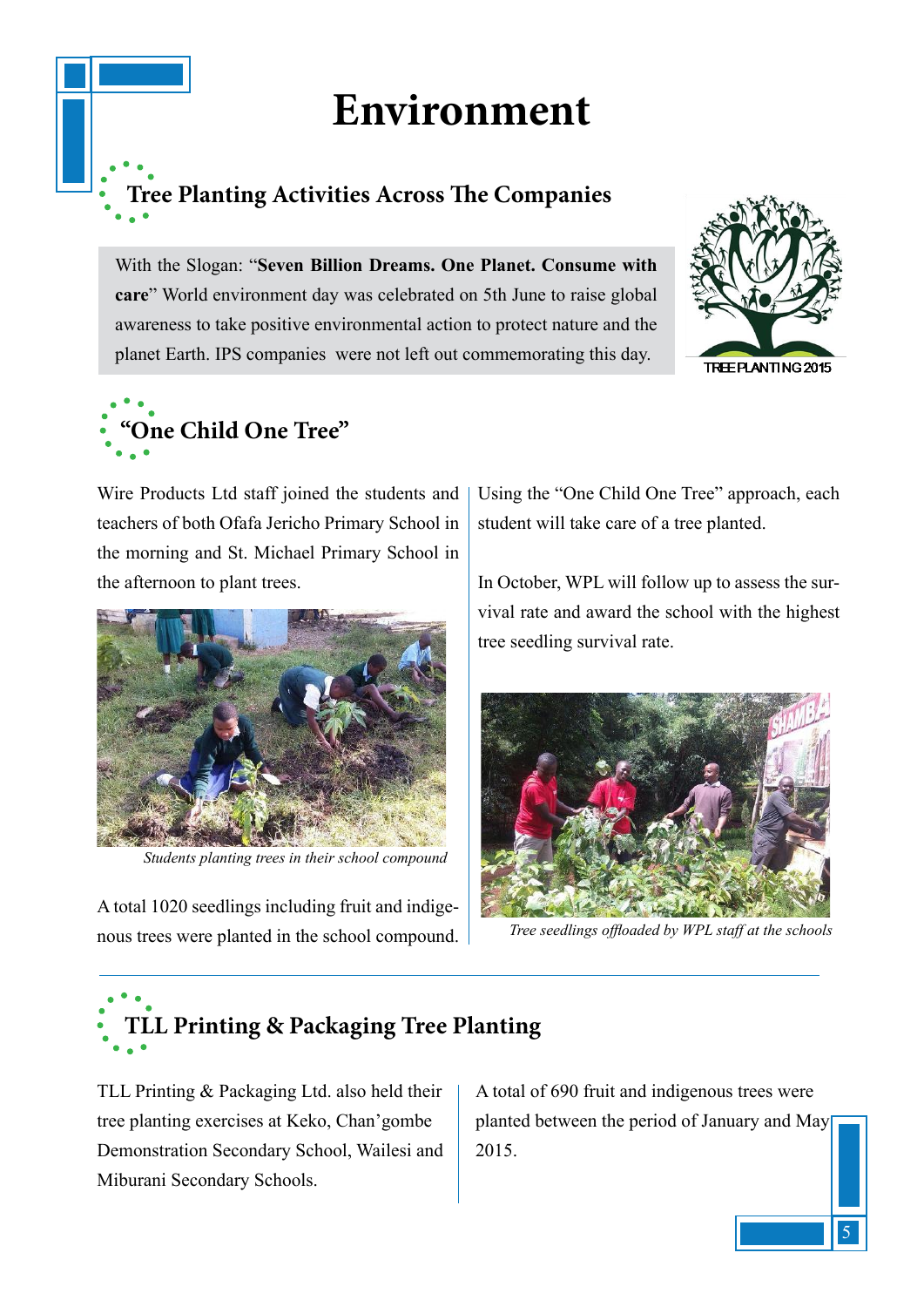

Frigoken Limited held their annual tree planting exercise on 25th April 2015 in Machakos along the Muvaa River as part of a larger project that aims to rehabilitate the Muvaa River.



Frigoken worked in conjunction with an active CBO, the Kithima-Muvaa Green Basin Group. With the combined effort from staff of FKL, LIK, PFIL as well as the community members and representatives from WARMA and RUA; 10,000 seedlings were given directly to this project.

An additional 10,000 seedlings were given to FKL out growers and other beneficiaries within the larger area.



*Section of the Muvaa River Staff and community members planting trees*





Premier Foods Industries Limited commemorated World Earth day by planting mainly mango and native trees in Makueni County at Syunguni Primary School; involving both teachers and students



*Students from Syunguni Primary School planting trees*

PFIL involved the Makueni GK Prison and the Allfruit (yellow passion fruit) farmers in seperate tree planting exercises.



*Tree planting at GK Prisons*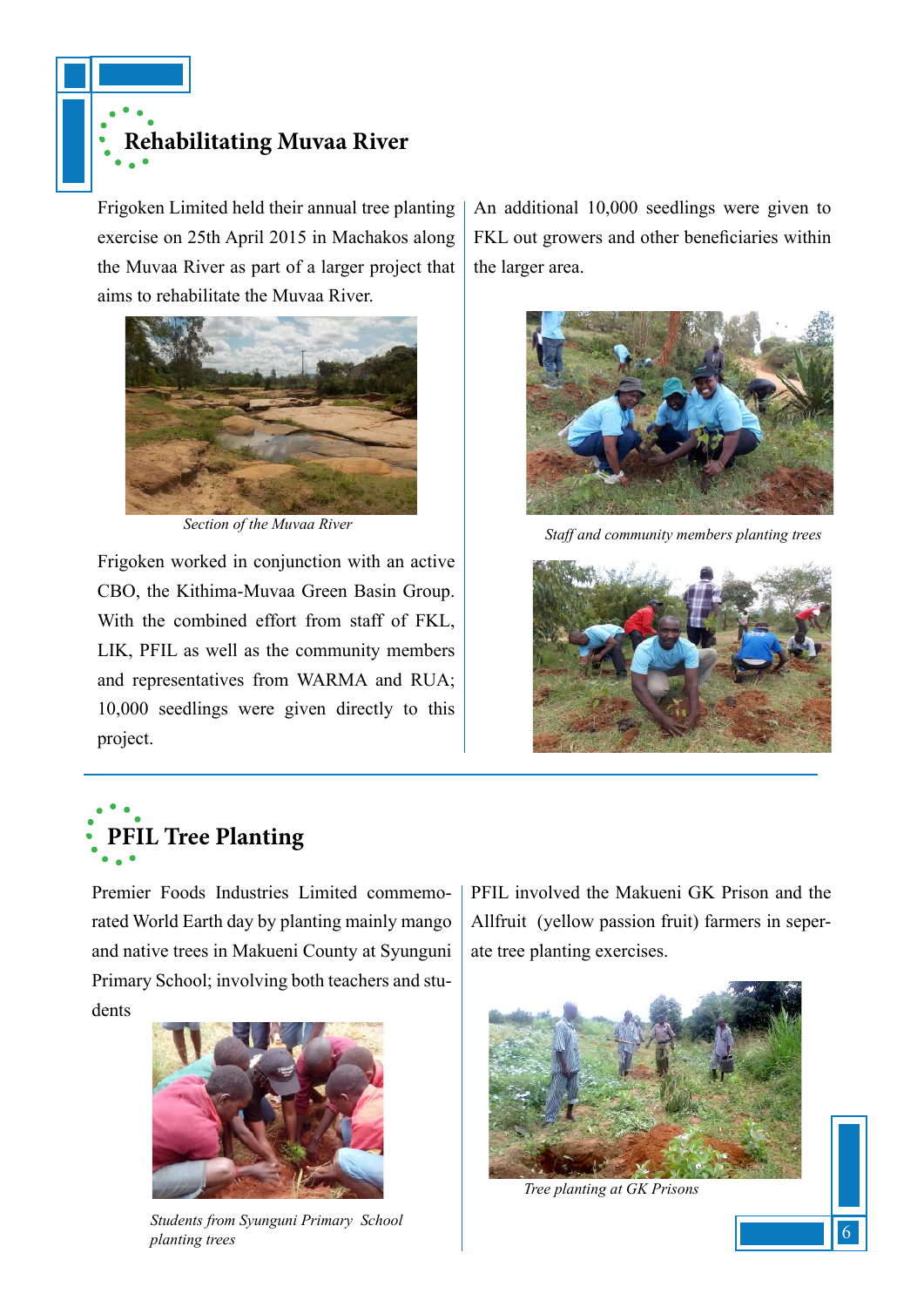#### **Community**

## **Rehabilitation of Community Water Points**

The burden of fetching water by the women of Gira Village in Nyapea Sub- County has now been washed away thanks to WENRECo. Women and children endured the trip of over 2kms daily with heavy loads of water on their heads.

In the past few months, WENRECo embareked on a project to protect of three spring wells and rehabilitate one borehole in the village. On identifying the sites with the help of the district water office, WENRECo engaged the three communities in the locality to sensitize them on health benefits of clean water and set up rules for using the different water points. Through this project the community now have easy access to water, improved sanitation facilities and availability of water for irrigation of their farms.



# **Frigoken Furrow Repairs**

Frigoken with the support of the communities in Nyeri, Kirinyaga, Embu and Muranga regions participated in well deepening, furrow and water drainage repairs due to the recent heavy rains experienced in the regions. The water project will directly impact over 700 Frigoken out-growers.



 *Farmers and staff repairing drainage in the farms*

Applying a cost share model to enhance community ownership of the projects, Frigoken provides support by supplying items like PVC pipes, sand, gunny bags, among others while the farmers and the community in turn provide labour and follow up on maintenance.

In an effort to synergise with other IPS companies, Allpack Industries also donated 2,000 polypropylene sacks for these water projects.



 *Farmer deepening furrows*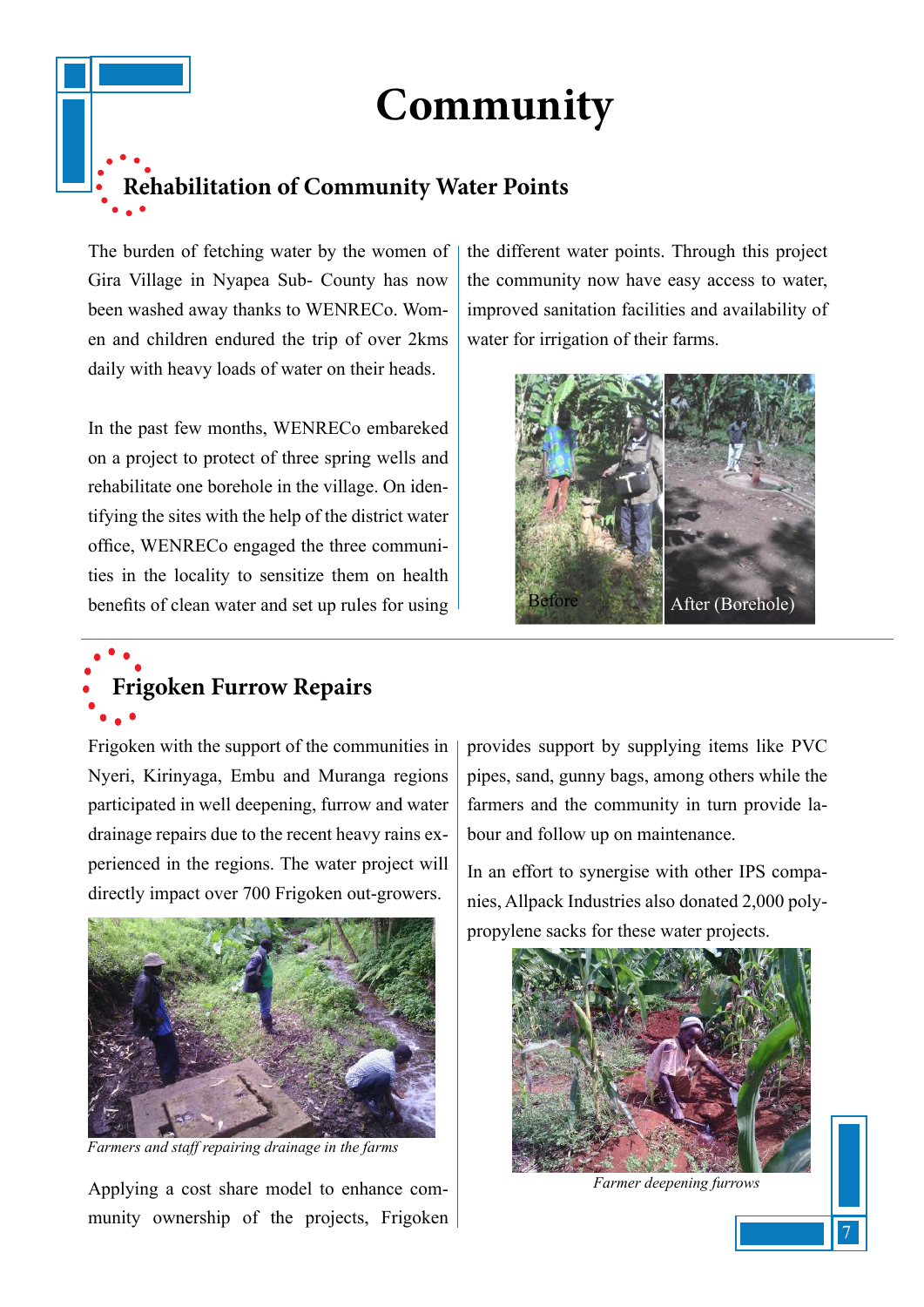

In collaboration with the Athi River Shalom Community Hospital, Allpack Industries held a free medical camp for the students of both Mlolongo Primary and Secondary Schools - these are community run schools with students from low income families.



A total of 225 students benefited from the excercise with 2 emergency cases being rushed to the hospital for speacilized care and 13 referals given to the students needing further medical attention. The Allpack CSR commitee will ensure that the referrals are used and further treatement is received.



*Health Professionals attend to the students Allpack staff assisting with registration of the students*



On April 25th people across the globe take part in a wide range of activities to mark World Malaria Day. The PFIL Sustainability team took to Kasabuni Slum in Ruaraka to create awareness about malaria prevention and cure.

The PFIL CSR committee members mobilized the community, who were represented by the County Council, Kariobangi waste management alliance and the local neighbourhood members. Together they cleaned the environment by clearing polythene bags and empty bottles in the aim of unblocking the drainages. The community was also advised on the importance of maintaining a clean environment to avoid harboring mosquitoes. The PFIL team also donated mosquito nets to the community.

When conducting outreaches, include other partners and leverage on their expertise to ensure a successful activity.



*PFIL staff and the local community participate in a clean up event , working closely with the local authority*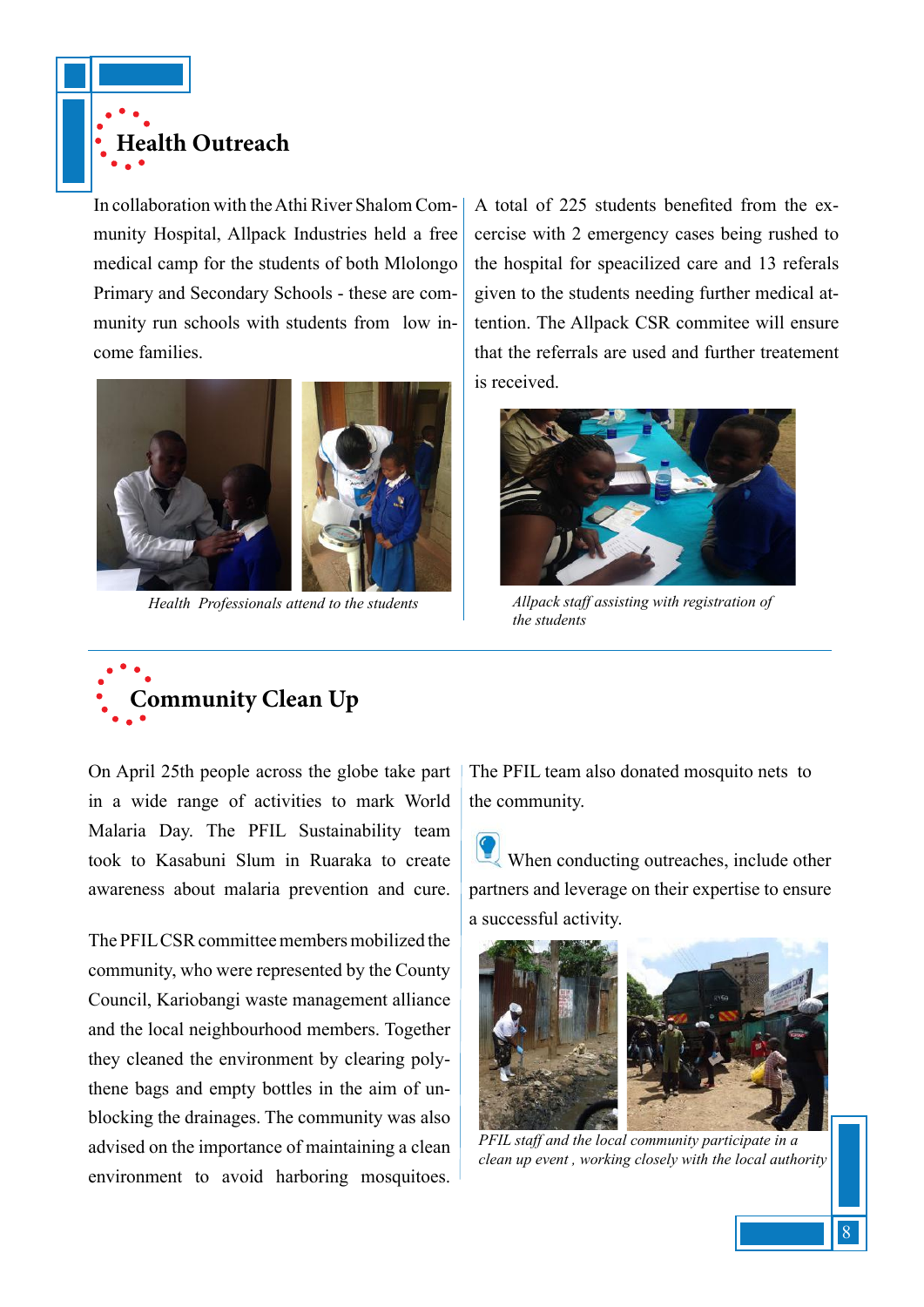**A Little Kindness Can Change a Man's Destiny**



A little kindness can change a man's destiny. I am a true testament of the phrase thanks to the wonderful people at Farmer's Choice Ltd. The year 2004 was especially special to me for I moved from a near academic catastrophe to a journey that would make me look back and marvel at how a chance meeting can change a person's course of life forever.

I had endured a tough life in Form two at Kagumo High School and almost dropped out of school owing to not only lack of school fees but also bus fare and money for basic toiletries. This got to a point where the school administration could not even send me home for school fare, as this would force them to lend me the fare required. During this time, my siblings and I were staying at Christ our Refuge Children's Home in Kahawa Sukari following the passing on of our single mother. I never contemplated dropping out of school even as the future became bleak with each passing day. I knew my moment will come. I somehow believed my brighter days lay ahead. All this changed one December afternoon thanks to Farmer's Choice Ltd. The company through Yvonne Mbaire Munge, Catherine Kamau and a battery of other staff members visited us at Christ Our Refuge Children's Home as part of the company's Corporate Social Responsibility on 7th December 2004. This day will remain engraved in my heart for as long as I live. Apart from being the day I ate my first sausage, it was my day with destiny.

What transpired that day changed my life forever. I woke up on 7th December a desolate young man with no purpose in life but slept a blissful, focused and energized man who wanted to be a doctor even more. I slept assured that my dreams were now valid. The company had decided to pay my Form 2 fees arrears and the whole of Form 3 school fees! I was the happiest man alive. I was literally over the moon. I remember unable to control my emotions when being interviewed by Catherine. I purposed from that day on to turn my life around and make the sponsorship worthwhile.

With my school fees assured, I was now capable of concentrating in school and I improved instantly from an average student to a top-performer. Thanks to the sponsorship, I was ranked as the best student from our school after 2006 KCSE (Mean Grade A 83 points) which earned me a place at Kenyatta University's School of Medicine where I enrolled in 2008 for a Bachelor's degree in Medicine and Surgery (MBchB). Prior to my admission in 2008, Farmer's Choice Ltd once again came to my rescue and made my medicine dream blossom by offering me a scholarship to cover my entire 6-year medical course. During the entire period, I have enjoyed the love, wise counsel, encouragement and genuine concern from the entire Farmer's Choice Ltd fraternity. Special appreciation to Farmer's Choice Ltd management past and present who made it possible for the ten (10) years that Farmer's Choice Ltd has been supporting me. I am indebted to wonderful people like Jim Taylor, Yvonne Munge and Mike Anderson just to name a few.

There are no enough words to express my gratitude for how you transformed my life. I wonder how I would have ended up if 7th December 2004 did not happen. I am indebted to you. You inspired me to help others by giving back to the community in the small way that I can. In campus, I was heavily involved in Rotary International activities. I purpose to help continually other needy students get a chance to transform their life just as you have done for me.

I will graduate with a Bachelor's degree in Medicine and Surgery (MBchB) on 19th December 2014. I believe we will accomplish much together.

 $\overline{9}$ 

God bless Farmer's Choice!

*Dr. Simon Mugi*